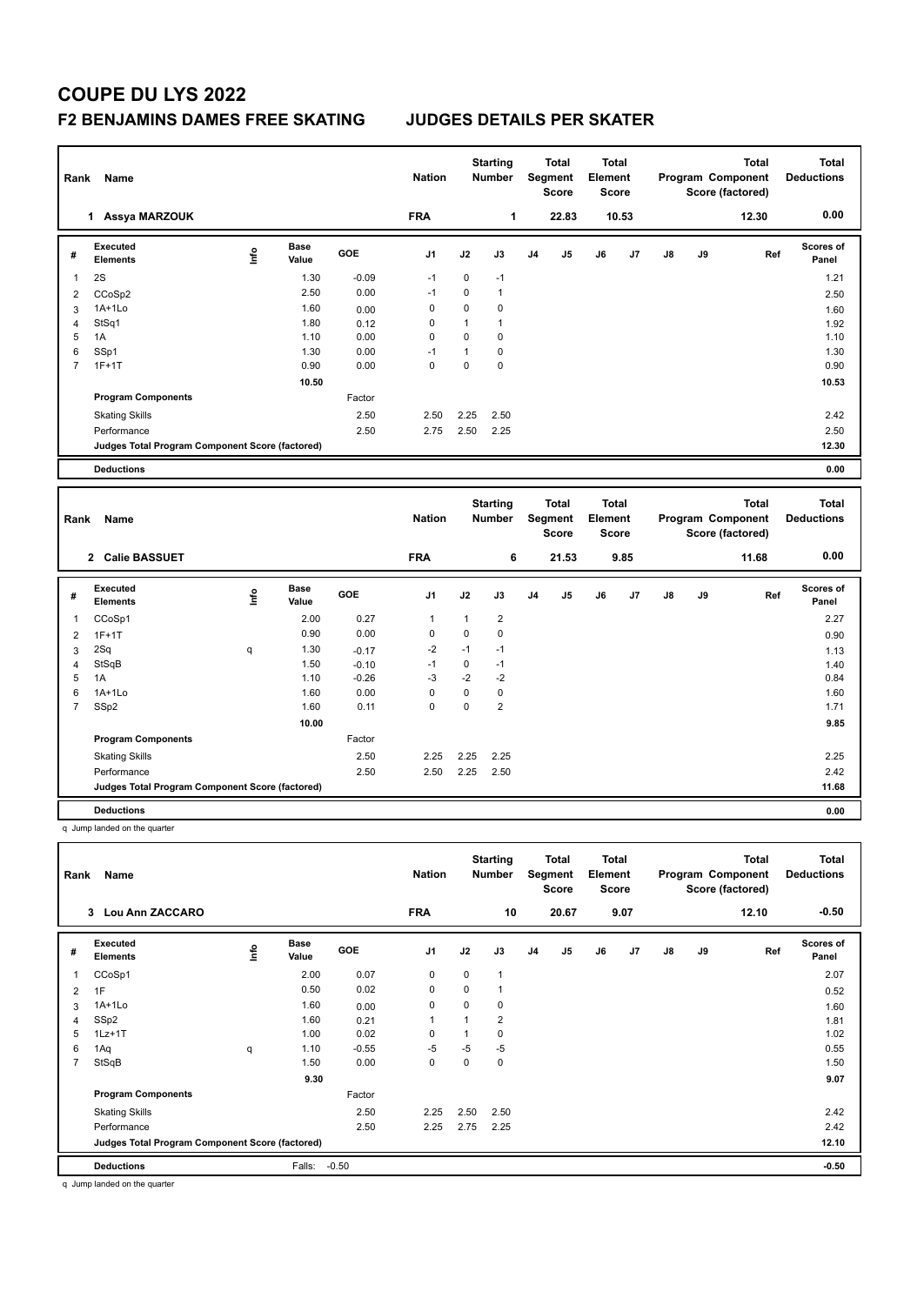# **COUPE DU LYS 2022**

### **F2 BENJAMINS DAMES FREE SKATING JUDGES DETAILS PER SKATER**

|   | Rank<br>Name                                    |      |                      |         |                |             | <b>Starting</b><br><b>Number</b> |                | <b>Total</b><br>Total<br>Element<br>Segment<br><b>Score</b><br><b>Score</b> |    |      |               |    | <b>Total</b><br>Program Component<br>Score (factored) | <b>Total</b><br><b>Deductions</b> |
|---|-------------------------------------------------|------|----------------------|---------|----------------|-------------|----------------------------------|----------------|-----------------------------------------------------------------------------|----|------|---------------|----|-------------------------------------------------------|-----------------------------------|
|   | 4 Charlyne NICOLAS                              |      |                      |         | <b>FRA</b>     |             | 8                                |                | 20.03                                                                       |    | 7.33 |               |    | 12.70                                                 | 0.00                              |
| # | Executed<br><b>Elements</b>                     | ١nf٥ | <b>Base</b><br>Value | GOE     | J <sub>1</sub> | J2          | J3                               | J <sub>4</sub> | J5                                                                          | J6 | J7   | $\mathsf{J}8$ | J9 | Ref                                                   | <b>Scores of</b><br>Panel         |
|   | 1A                                              |      | 1.10                 | 0.07    | 0              | 1           | $\overline{1}$                   |                |                                                                             |    |      |               |    |                                                       | 1.17                              |
| 2 | CCoSp                                           |      | 0.00                 | 0.00    |                |             |                                  |                |                                                                             |    |      |               |    |                                                       | 0.00                              |
| 3 | 1F                                              |      | 0.50                 | 0.00    | 0              | 0           | 0                                |                |                                                                             |    |      |               |    |                                                       | 0.50                              |
| 4 | StSq1                                           |      | 1.80                 | 0.06    |                | 0           | 0                                |                |                                                                             |    |      |               |    |                                                       | 1.86                              |
| 5 | $1A+1T$                                         |      | 1.50                 | 0.00    | 0              | $\mathbf 0$ | $\mathbf 0$                      |                |                                                                             |    |      |               |    |                                                       | 1.50                              |
| 6 | $1Lz! + 1Lo$                                    |      | 1.10                 | $-0.06$ | $-1$           | $-1$        | $-1$                             |                |                                                                             |    |      |               |    |                                                       | 1.04                              |
| 7 | SSp1                                            |      | 1.30                 | $-0.04$ | 0              | $-1$        | $\mathbf 0$                      |                |                                                                             |    |      |               |    |                                                       | 1.26                              |
|   |                                                 |      | 7.30                 |         |                |             |                                  |                |                                                                             |    |      |               |    |                                                       | 7.33                              |
|   | <b>Program Components</b>                       |      |                      | Factor  |                |             |                                  |                |                                                                             |    |      |               |    |                                                       |                                   |
|   | <b>Skating Skills</b>                           |      |                      | 2.50    | 2.75           | 2.50        | 2.25                             |                |                                                                             |    |      |               |    |                                                       | 2.50                              |
|   | Performance                                     |      |                      | 2.50    | 2.75           | 2.75        | 2.25                             |                |                                                                             |    |      |               |    |                                                       | 2.58                              |
|   | Judges Total Program Component Score (factored) |      |                      |         |                |             |                                  |                |                                                                             |    |      |               |    |                                                       | 12.70                             |
|   | <b>Deductions</b>                               |      |                      |         |                |             |                                  |                |                                                                             |    |      |               |    |                                                       | 0.00                              |

! Not clear edge

| Name<br>Rank   |                                                 |       |                      |         |                          | <b>Starting</b><br><b>Nation</b><br><b>Number</b> |                          |                | Total<br>Segment<br><b>Score</b> | <b>Total</b><br>Element<br><b>Score</b> |      | <b>Total</b><br>Program Component<br>Score (factored) |    |       | <b>Total</b><br><b>Deductions</b> |
|----------------|-------------------------------------------------|-------|----------------------|---------|--------------------------|---------------------------------------------------|--------------------------|----------------|----------------------------------|-----------------------------------------|------|-------------------------------------------------------|----|-------|-----------------------------------|
|                | 5 Ines SOUCHE                                   |       |                      |         | <b>FRA</b>               |                                                   | $\overline{7}$           |                | 18.30                            |                                         | 6.82 |                                                       |    | 11.48 | 0.00                              |
| #              | Executed<br><b>Elements</b>                     | ١nfo  | <b>Base</b><br>Value | GOE     | J <sub>1</sub>           | J2                                                | J3                       | J <sub>4</sub> | J5                               | J6                                      | J7   | $\mathsf{J}8$                                         | J9 | Ref   | <b>Scores of</b><br>Panel         |
| 1              | 1A<<                                            | $\,<$ | 0.00                 | 0.00    | $\overline{\phantom{a}}$ | $\overline{\phantom{a}}$                          | $\overline{\phantom{a}}$ |                |                                  |                                         |      |                                                       |    |       | 0.00                              |
| 2              | StSqB                                           |       | 1.50                 | 0.00    | $\mathbf 0$              | $\Omega$                                          | 0                        |                |                                  |                                         |      |                                                       |    |       | 1.50                              |
| 3              | $1S+1Lo$                                        |       | 0.90                 | 0.00    | $\mathbf 0$              | 0                                                 | 0                        |                |                                  |                                         |      |                                                       |    |       | 0.90                              |
| 4              | CCoSpBV                                         |       | 1.28                 | $-0.21$ | $-1$                     | $-1$                                              | $-3$                     |                |                                  |                                         |      |                                                       |    |       | 1.07                              |
| 5              | $1F+1Lo$                                        |       | 1.00                 | 0.00    | 0                        | $\Omega$                                          | 0                        |                |                                  |                                         |      |                                                       |    |       | 1.00                              |
| 6              | 1Lz!                                            |       | 0.60                 | $-0.06$ | $-1$                     | $-1$                                              | $-1$                     |                |                                  |                                         |      |                                                       |    |       | 0.54                              |
| $\overline{7}$ | SSp2                                            |       | 1.60                 | 0.21    | $\mathbf{1}$             |                                                   | $\overline{2}$           |                |                                  |                                         |      |                                                       |    |       | 1.81                              |
|                |                                                 |       | 6.88                 |         |                          |                                                   |                          |                |                                  |                                         |      |                                                       |    |       | 6.82                              |
|                | <b>Program Components</b>                       |       |                      | Factor  |                          |                                                   |                          |                |                                  |                                         |      |                                                       |    |       |                                   |
|                | <b>Skating Skills</b>                           |       |                      | 2.50    | 2.00                     | 2.25                                              | 2.25                     |                |                                  |                                         |      |                                                       |    |       | 2.17                              |
|                | Performance                                     |       |                      | 2.50    | 2.75                     | 2.25                                              | 2.25                     |                |                                  |                                         |      |                                                       |    |       | 2.42                              |
|                | Judges Total Program Component Score (factored) |       |                      |         |                          |                                                   |                          |                |                                  |                                         |      |                                                       |    |       | 11.48                             |
|                | <b>Deductions</b>                               |       |                      |         |                          |                                                   |                          |                |                                  |                                         |      |                                                       |    |       | 0.00                              |

<< Downgraded jump ! Not clear edge

| Rank<br>Name   |                                                 |         |                      |         | <b>Nation</b>  |             | <b>Starting</b><br><b>Number</b> |    | Total<br>Segment<br><b>Score</b> | <b>Total</b><br>Element<br><b>Score</b> |      | <b>Total</b><br>Program Component<br>Score (factored) |    | Total<br><b>Deductions</b> |                           |
|----------------|-------------------------------------------------|---------|----------------------|---------|----------------|-------------|----------------------------------|----|----------------------------------|-----------------------------------------|------|-------------------------------------------------------|----|----------------------------|---------------------------|
|                | <b>Alice PEURON</b><br>6                        |         |                      |         | <b>FRA</b>     |             | 4                                |    | 17.88                            |                                         | 7.00 |                                                       |    | 11.88                      | $-1.00$                   |
| #              | Executed<br><b>Elements</b>                     | lnfo    | <b>Base</b><br>Value | GOE     | J <sub>1</sub> | J2          | J3                               | J4 | J <sub>5</sub>                   | J6                                      | J7   | $\mathsf{J}8$                                         | J9 | Ref                        | <b>Scores of</b><br>Panel |
| $\overline{1}$ | 1A                                              |         | 1.10                 | $-0.55$ | $-5$           | $-5$        | $-5$                             |    |                                  |                                         |      |                                                       |    |                            | 0.55                      |
| $\overline{2}$ | 2S<                                             | $\prec$ | 1.04                 | $-0.21$ | $-2$           | $-2$        | $-2$                             |    |                                  |                                         |      |                                                       |    |                            | 0.83                      |
| 3              | SSp1                                            |         | 1.30                 | $-0.09$ | 0              | 0           | $-2$                             |    |                                  |                                         |      |                                                       |    |                            | 1.21                      |
| $\overline{4}$ | StSq1                                           |         | 1.80                 | 0.00    | 0              | $\mathbf 0$ | 0                                |    |                                  |                                         |      |                                                       |    |                            | 1.80                      |
| 5              | 1Lze                                            | e       | 0.48                 | $-0.11$ | $-2$           | $-2$        | $-3$                             |    |                                  |                                         |      |                                                       |    |                            | 0.37                      |
| 6              | $1A+1Lo$                                        |         | 1.60                 | 0.00    | 0              | 0           | 0                                |    |                                  |                                         |      |                                                       |    |                            | 1.60                      |
| $\overline{7}$ | CoSp1V                                          |         | 1.28                 | $-0.64$ | $-5$           | $-5$        | $-5$                             |    |                                  |                                         |      |                                                       |    |                            | 0.64                      |
|                |                                                 |         | 8.60                 |         |                |             |                                  |    |                                  |                                         |      |                                                       |    |                            | 7.00                      |
|                | <b>Program Components</b>                       |         |                      | Factor  |                |             |                                  |    |                                  |                                         |      |                                                       |    |                            |                           |
|                | <b>Skating Skills</b>                           |         |                      | 2.50    | 2.75           | 2.25        | 2.25                             |    |                                  |                                         |      |                                                       |    |                            | 2.42                      |
|                | Performance                                     |         |                      | 2.50    | 2.50           | 2.25        | 2.25                             |    |                                  |                                         |      |                                                       |    |                            | 2.33                      |
|                | Judges Total Program Component Score (factored) |         |                      |         |                |             |                                  |    |                                  |                                         |      |                                                       |    |                            | 11.88                     |
|                | <b>Deductions</b>                               |         | Falls:               | $-1.00$ |                |             |                                  |    |                                  |                                         |      |                                                       |    |                            | $-1.00$                   |

< Under-rotated jump e Wrong edge